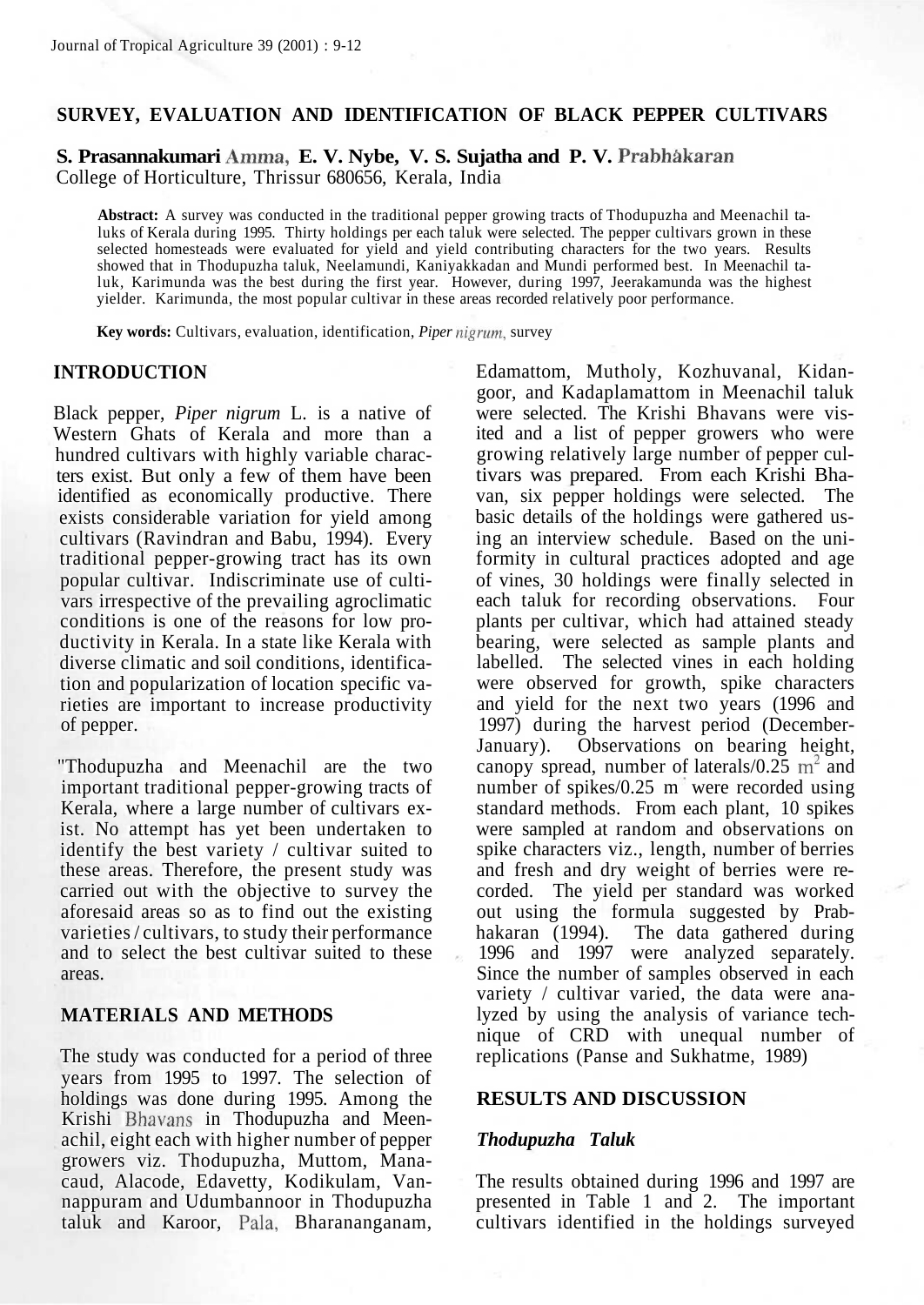| Sl. No         | Cultivars    | Canopy spread $(m)$ |           |       | Laterals/ $0.25m^2$ | Spikes/0.25m <sup>2</sup> |       |  |
|----------------|--------------|---------------------|-----------|-------|---------------------|---------------------------|-------|--|
|                |              | 1996                | 1997      | 1996  | 1997                | 1996                      | 1997  |  |
| V1             | Karimunda    | 1.030               | 1.053     | 20.71 | 13.90               | 45.13                     | 32.29 |  |
| V <sub>2</sub> | Local        | 1.250               | 1.150     | 12.00 | 14.00               | 12.00                     | 24.00 |  |
| V3             | Kaniyakkadan | 0.750               | 1.000     | 24.00 | 23.00               | 44.00                     | 68.00 |  |
| V4             | Neelamundi   | 0.950               | 1.100     | 16.00 | 12.00               | 45.00                     | 38.00 |  |
| V5             | Mundi        | 0.725               | 0.800     | 23.50 | 11.00               | 39.00                     | 33.00 |  |
| F test         |              | NS                  | <b>NS</b> | NS    | NS                  | NS                        | NS    |  |

Table 1. Canopy spread, number of laterals and spikes of pepper cultivars in Thodupuzha taluk during 1996 and 1997

Table 2. Spike and yield characters of pepper cultivars in Thodupuzha taluk during 1996 and 1997

| Sl. No                   | Cultivars                                                         | Spike length (cm) |       | Berries/spike |       | Recovery $(\%)$ |       | Dry yield (kg per<br>standard) |       |
|--------------------------|-------------------------------------------------------------------|-------------------|-------|---------------|-------|-----------------|-------|--------------------------------|-------|
|                          |                                                                   | 1996              | 1997  | 1996          | 1997  | 1996            | 1997  | 1996                           | 1997  |
| V <sub>1</sub>           | Karimunda                                                         | 8.00              | 8.57  | 53.48         | 52.56 | 33.82           | 33.94 | 1.160                          | 1.028 |
| V2                       | Local                                                             | 7.50              | 8.86  | 39.20         | 33.80 | 35.00           | 35.00 | 0.385                          | 0.724 |
| V <sub>3</sub>           | Kaniyakkadan                                                      | 9.00              | 9.34  | 73.20         | 55.80 | 34.30           | 35.00 | 1.234                          | 1.602 |
| V4                       | Neelamundi                                                        | 12.60             | 14.70 | 96.20         | 77.00 | 35.70           | 34.50 | 1.516                          | 1.341 |
| V5                       | Mundi                                                             | 9.40              | 8.84  | 80.30         | 61.60 | 33.30           | 34.75 | 1.335                          | 1.078 |
| F test                   |                                                                   | S                 | S     | S             | NS.   | NS.             | NS.   | S                              | NS    |
|                          | V1, V2, V3 & V4                                                   | 1.824             | 2.630 | 20.180        |       |                 |       | 0.502                          |       |
| C <sub>D</sub><br>(0.05) | V1 & 8V4                                                          | 1.306             | 1.884 | 14.450        |       |                 |       | 0.359                          |       |
|                          | V <sub>2</sub> . V <sub>3</sub> & V <sub>4</sub>                  | 2.546             | 3.673 | 28.170        |       |                 |       | 0.701                          |       |
|                          | V <sub>2</sub> , V <sub>3</sub> , V <sub>4</sub> & V <sub>5</sub> | 2.205             | 3.181 | 24.396        |       |                 |       | 0.607                          |       |

were Karimunda, Kaniyakkadan, Neelamundi, Mundi and an unidentified local type. The data showed that significant variation was observed for spike length (1996 and 1997), number of berries/spike (1996) and dry yield (1996). Though not significant, Kaniyakkadan recorded the highest number of laterals during both years. With respect to number of spikes, Karimunda recorded the highest number of  $45.13$  spikes/0.25 $m^2$ , followed by Neelamundi and Kaniyakkadan during 1996. During 1997, the highest value was recorded by the cultivar Kaniyakkadan (68.0) and the lowest by local.

Neelamundi produced the longest spikes of 12.60 cm and 14.70 cm respectively during 1996 and 1997. Shorter spikes were produced in the local type. The same trend was recorded in respect of number of berries per spike also. Neelamundi was superior with 96.20 berries, followed by Mundi during 1996. The lowest number was recorded in the local type. During 1997, though the cultivars

did not differ significantly, the highest number was recorded in Neelamundi, followed by Mundi.

In 1996, dry pepper yield was the highest in Neelamundi (1.516 kg per standard), which was on par with Mundi (1.335 kg per standard, Kaniyakkadan (1.234 kg per standard) and Karimunda (1.160 kg per standard). The local variety recorded the lowest yield of 0.385 kg per standard. In 1997, though not significant, Kaniyakkadan recorded the highest yield, followed by Neelamundi and Mundi. The high yield recorded in Neelamundi, Kaniyakkadan and Mundi might be due to the higher number of spikes per unit area (Ibrahim *et al,* 1985a). Karimunda though regarded as most acceptable to various agroclimatic zones of Kerala, did not perform well in Thodupuzha taluk.

### *Meenachil Taluk*

In Meenachil taluk, the cultivars identified were Karimunda, Panniyur 1, Kaniyakkadan,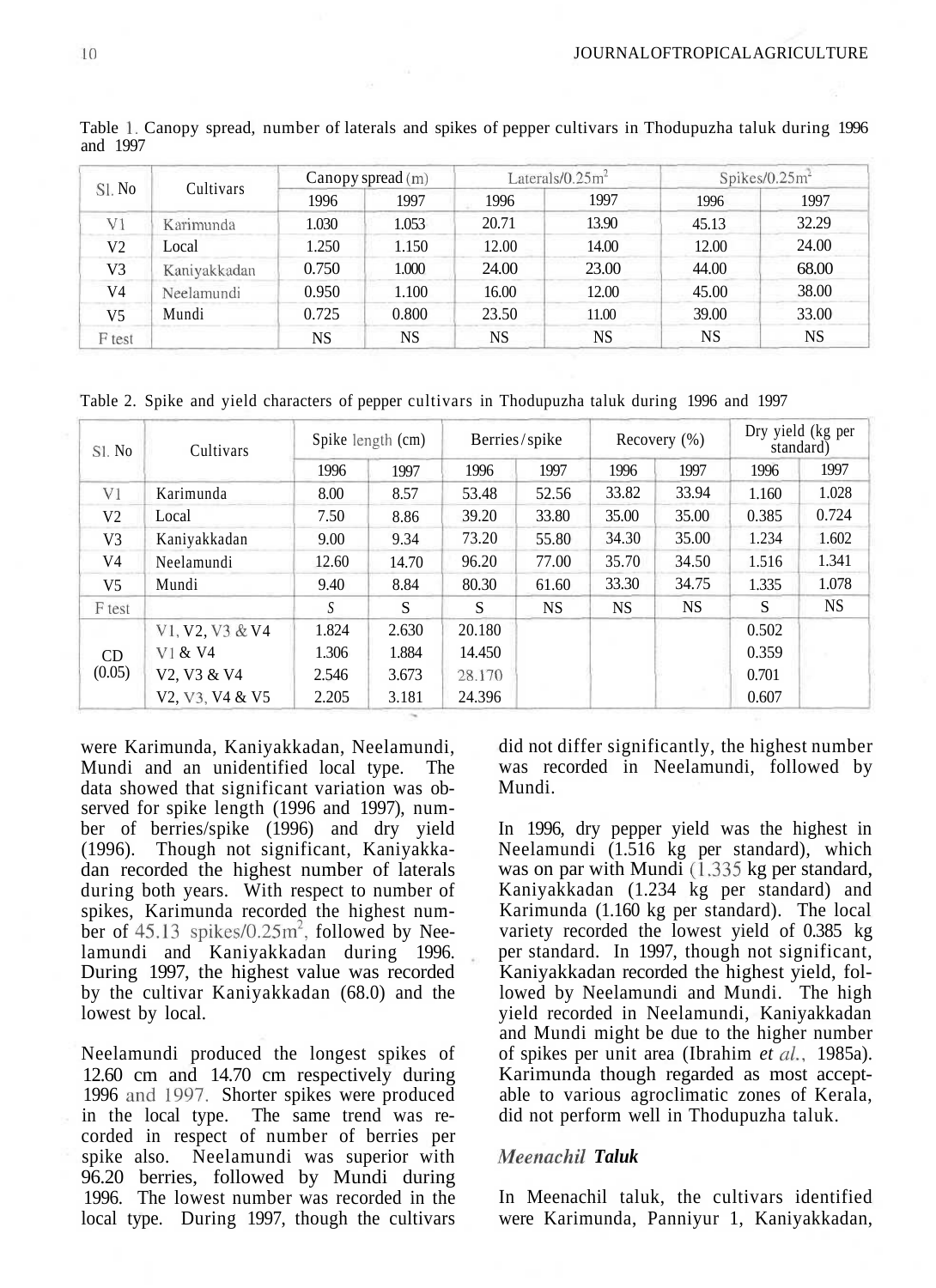| Sl. No         | Cultivars                                                         | Spike length (cm) |       | Berries per spike |        | Recovery $(\% )$ |           | Dry yield (kg per<br>standard) |           |
|----------------|-------------------------------------------------------------------|-------------------|-------|-------------------|--------|------------------|-----------|--------------------------------|-----------|
|                |                                                                   | 1996              | 1997  | 1996              | 1997   | 1996             | 1997      | 1996                           | 1997      |
| V1             | Karimunda                                                         | 7.94              | 7.86  | 51.22             | 40.57  | 33.54            | 34.06     | 0.993                          | 0.930     |
| V <sub>2</sub> | Panniyur 1                                                        | 11.79             | 13.88 | 59.01             | 61.65  | 35.29            | 34.86     | 0.866                          | 0.630     |
| V3             | Kaniyakkadan                                                      | 10.60             | 11.32 | 56.36             | 48.46  | 34.47            | 34.93     | 0.880                          | 0.931     |
| V <sub>4</sub> | Narayakody                                                        | 9.33              | 9.06  | 54.60             | 63.31  | 33.16            | 33.80     | 0.700                          | 0.854     |
| V <sub>5</sub> | Local                                                             | 7.95              | 10.85 | 38.05             | 27.30  | 34.70            | 33.00     | 0.544                          | 0.848     |
| V <sub>6</sub> | Nedumchola                                                        | 9.20              | 10.99 | 60.05             | 63.50  | 30.60            | 35.30     | 0.620                          | 0.514     |
| V7             | Perumkody                                                         | 11.65             | 15.25 | 72.10             | 58.10  | 33.85            | 34.75     | 0.599                          | 0.563     |
| V8             | Jeerakamunda                                                      | 7.30              | 10.10 | 50.90             | 50.80  | 35.00            | 33.60     | 0.968                          | 1.170     |
| F test         |                                                                   | S                 | S     | <b>NS</b>         | S      | S                | <b>NS</b> | <b>NS</b>                      | <b>NS</b> |
|                | V1 & V2                                                           | 1.413             | 0.972 |                   | 7.773  | 0.985            |           |                                |           |
| CD<br>(0.05)   | V1 & V3                                                           | 2.187             | 1.504 |                   | 12.028 | 1.524            |           |                                |           |
|                | V1 & V4                                                           | 1.495             | 1.028 |                   | 3.363  | 1.042            |           |                                |           |
|                | V1 & V5, V6, V7                                                   | 2.648             | 1.822 |                   | 14.563 | 1.845            |           |                                |           |
|                | V1 & V8                                                           | 3.702             | 2.546 |                   | 20.354 | 2.579            |           |                                |           |
|                | V <sub>2</sub> & V <sub>3</sub>                                   | 2.457             | 1.703 |                   | 13.615 | 1.726            |           |                                |           |
|                | V <sub>2</sub> & V <sub>4</sub>                                   | 1.893             | 1.302 |                   | 10.408 | 1.319            |           |                                |           |
|                | V <sub>2</sub> & V <sub>5</sub> , V <sub>6</sub> , V <sub>7</sub> | 2.891             | 1.989 |                   | 15.896 | 2.014            |           |                                |           |
|                | V <sub>2</sub> & V <sub>8</sub>                                   | 3.879             | 2.668 |                   | 22.624 | 2.703            |           |                                |           |
|                | V3 & V4                                                           | 2.524             | 1.736 |                   | 13.834 | 1.759            |           |                                |           |
|                | V3 & V5, V6, V7                                                   | 3.339             | 2.296 |                   | 18.358 | 2.326            |           |                                |           |
|                | V3 & V8                                                           | 4.223             | 2.905 |                   | 23.221 | 2.943            |           |                                |           |
|                | V4 & V5, V6, V7                                                   | 1.382             | 0.951 |                   | 7.601  | 1.637            |           |                                |           |
|                | V4 & V8                                                           | 3.910             | 2.689 |                   | 21.499 | 2.724            |           |                                |           |
|                | V5, V6 & V7                                                       | 3.657             | 2.516 |                   | 20.111 | 2.548            |           |                                |           |
|                | V5, V6, V7 & V8                                                   | 4.480             | 3.081 |                   | 24.630 | 3.120            |           |                                |           |

Table 4. Spike and yield characters of pepper cultivars in Meenachil taluk during 1996 and 1997

Narayakody, Nedumchola, Perumkody, Jeerakamunda and unidentified local type. The data on yield and yield contributing characters during 1996 and 1997 are presented in Tables 3 and 4. The results showed that Perumkody had the largest canopy spread during both years. Karimunda recorded the lowest values. The number of laterals per 0.25  $m^2$ , though not significant was the highest for Jeerakamunda during 1996. The local type recorded the highest number of 19.5 during 1997, which was significantly superior to all other types except Jeerakamunda.

The number of spikes showed no significant difference among the cultivars. However, the highest number of 43.0 was recorded by Jeerakamunda followed by local and Karimunda during 1997. The spike length during 1996 showed that the longest spike of 11.79 cm was produced by Panniyur 1 and was on

par with Perumkody (11.65 cm). The shortest spikes were produced by Jeerakamunda. However, during 1997, the longest spikes of 15.25 cm were recorded in Perumkody. This was on par with Panniyur 1 but superior to all other varieties. Karimunda recorded the shortest spikes.

Number of berries per spike showed no significant difference among the cultivars. However, Perumkody recorded the highest number of berries per spike (72.10) during 1996. The lowest number was registered by the local type. During 1997, the data showed significant difference. Berries per spike varied from 63.5 in Nedumchola to 27.3 in local type. Nedumchola, Narayakody, Panniyur 1, Perumkody, Jeerakamunda and Kaniyakkadan were on par. The recovery of dry pepper differed significantly among the cultivars during 1996. Panniyur 1 was significantly superior to